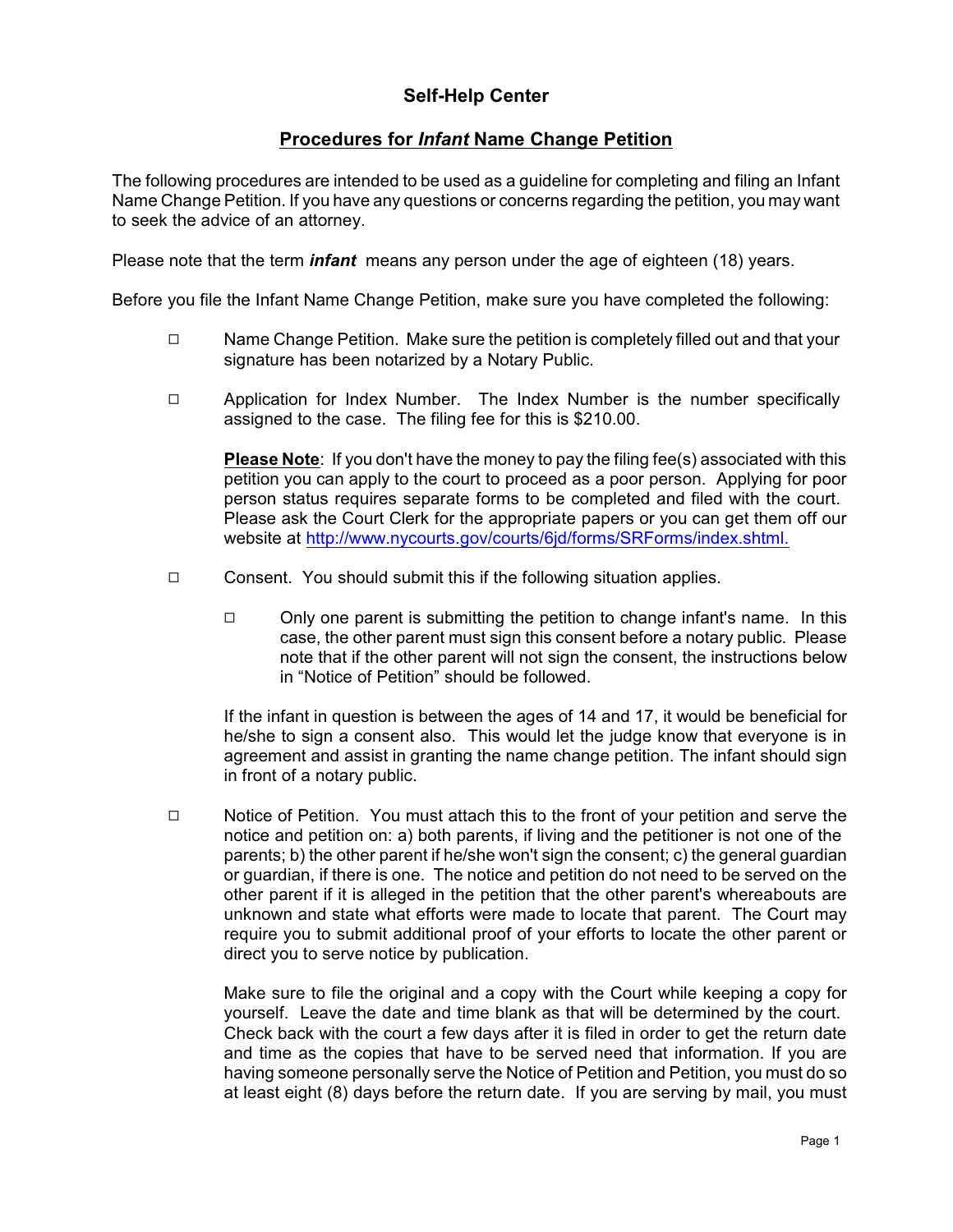mail the papers at least thirteen (13) days before the return date. You must use **registered** mail if the parent *resides out of state*, addressed to his/her last known address. On or before the return date, you must file an Affidavit of Service for each person served (see below).

- $\Box$  Affidavit of Service of Notice of Petition and Name Change Petition. Any person who is not a party to the action and is 18 years of age or older may serve the papers. The papers may be personally served or by mail. Remember, if the other parent resides outside New York State you must use **registered** mail.
- $\Box$  Name Change Order. Make sure you have filled out the necessary sections of the order. This order will be signed by the judge assigned to your case.
- $\Box$  Request for Judicial Intervention. This is a form the court uses to assign the case to a judge - no fee necessary. Each county is different as to how many copies need to be filed. Normally you need an original and 2 copies, but please check with the Court Clerk's Office where the petition will be filed. You should keep a copy of the RJI for yourself.
- Q Proof of date and place of birth. If the infant was born in New York State, attach a certified copy of the birth certificate to the petition. A "certified" copy will have a raised seal (you can feel it) and a signature to show that it is real. If the child was not born in New York State, check with the court where you will file the petition to find out what will be accepted as proof of birth.

Birth certificates can be obtained from the Clerk of the City/Town/Village where the birth occurred. There is a small fee per copy, which is payable by cash, check or money order.

- $\Box$  If the infant has been convicted of a crime (this does not include juvenile delinquency or youthful offender adjudications), you need to provide one or both of the following.
	- A written explanation of the crime. This includes the crime for which the infant was convicted; the sentence, including time served if incarceration was imposed; and whether the infant is currently under supervision and, if so, whether it is with the State Division of Parole or a County Probation Department.
	- Certificate of Incarceration or Certificate of Disposition (if the sentence has been completed). This may not be required by all courts. You may want to check with the clerk in the court where you will file the petition to find out if this is necessary.
- $\Box$  If there are any pending judgments or liens against the infant, or if there are any civil actions/proceedings pending or concerning he/she, you need to provide the following.
	- A written explanation regarding the circumstances of the judgment and/or court proceeding. You may want to check with the clerk in the court where you will file the petition to find out what is necessary.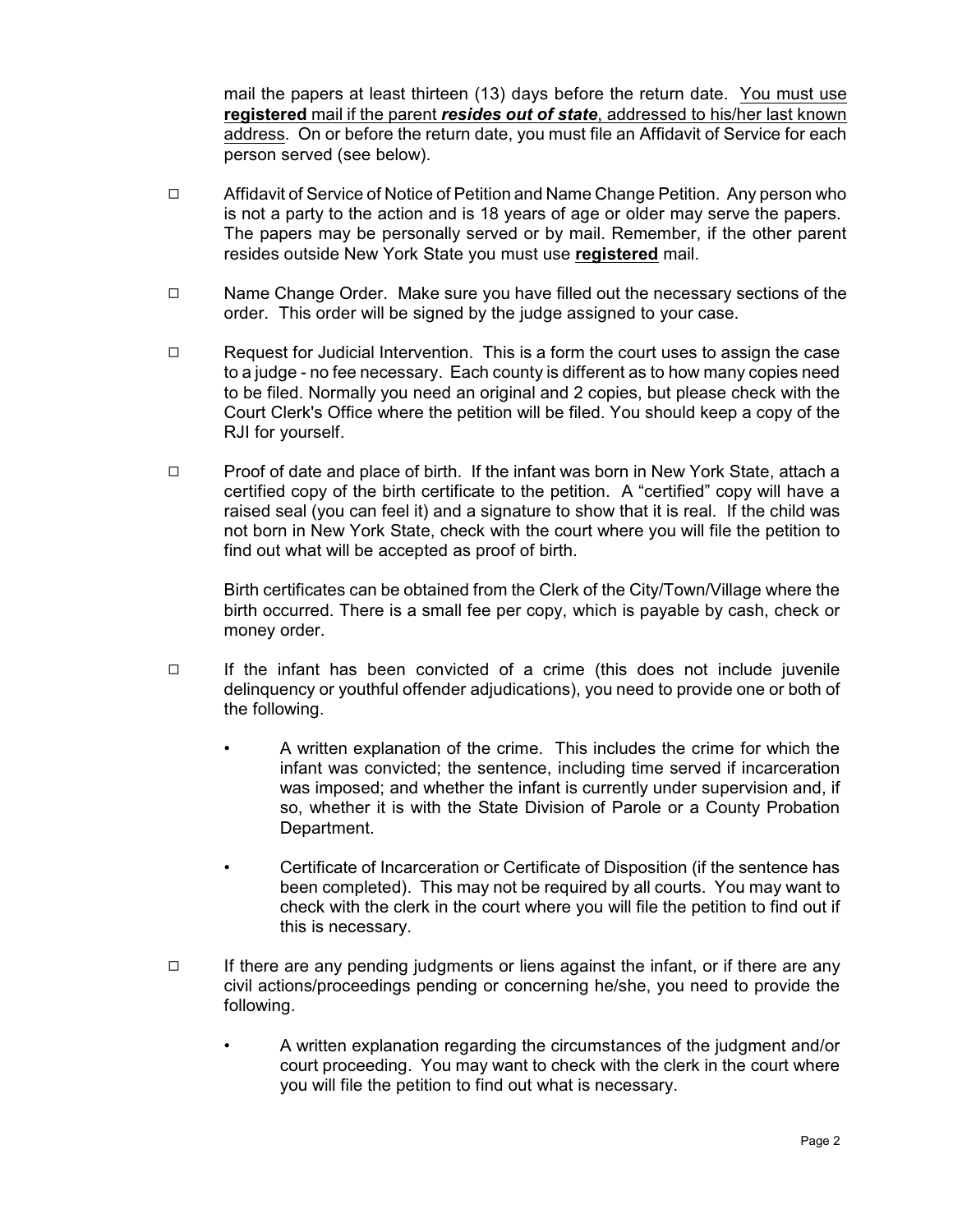- $\blacktriangleright$  You should make a copy of all your documents before filing them with the court. There is a copy machine in the public access law library and in most County Clerk's Offices. Copies are .65¢/page. Check with your County Clerk's Office to see if there is a required minimum copy fee.
- $\blacktriangleright$  Go to the County Clerk's Office to file the Application for Index Number form with the original petition and pay the \$210.00 fee. If you take your file copy with you, it can be "date stamped" by the County Clerk. Please be aware that depending upon the County where you will file your petition, you may need to file an original **and** a copy of the petition. Please check with the Supreme & County Court Clerk where you are filing your papers to be sure. *(Please note that the County Clerk and the Supreme & County Court Clerk are two different offices.)* The cashier will give you a receipt with the Index Number printed on it. Write the Index Number on your documents. Make sure to keep your receipts as this is proof that you have paid.
- $\blacktriangleright$  Bring the original papers (petition and order) to either the Supreme Court Clerk's Office or the County Court Clerk's Office in the county were the infant lives for submission to a judge.
- $\blacktriangleright$ Allow a few days for review of the petition as to consent and compliance with the law.
- $\blacktriangleright$  If the petition is approved, then you must publish the name change in the designated newspaper within 60 days after the order was signed by the judge. It is your responsibility to take a copy of the entered order (see next arrow paragraph) to the newspaper named in the order so that the notice can be published. It is recommended that you contact the newspaper at once and make arrangements for publication and payment of the publication fee. Credit cards are usually accepted.

In the Order is a Publication Notice showing you the format that should be used when publishing the name change in the newspaper.

**Please Note**: If you feel that your personal safety, or the safety of your infant could be jeopardized by having the name change printed in the newspaper, then you may ask the court to do without (waive) this requirement based on your explanation of the reasons. Your request and explanation for why publication should not be required must be given to the court in an affidavit sworn to before a notary.

- $\blacktriangleright$  Go to the County Clerk's Office and ask to see your file. There should be a "file stamp" by the judge's signature. This is known as the entry information. Ask the Clerk to give you a copy of the entered order, but don't get it certified at this time! You will need a certified copy after publication. See the section below entitled "How to Obtain a Certified Copy of the Name Change Order".
- $\blacktriangleright$  It is your responsibility to submit proof of publication with the County Clerk within 90 days of the date the order was signed by the judge. You will be sent proof of publication from the newspaper. Contact the newspaper to make arrangements for obtaining and filing this proof on a timely basis.

# **How to Obtain a Certified Copy of the Change of Name Order**

**\*** You must pay a fee and have the order certified by the County Clerk's Office before you